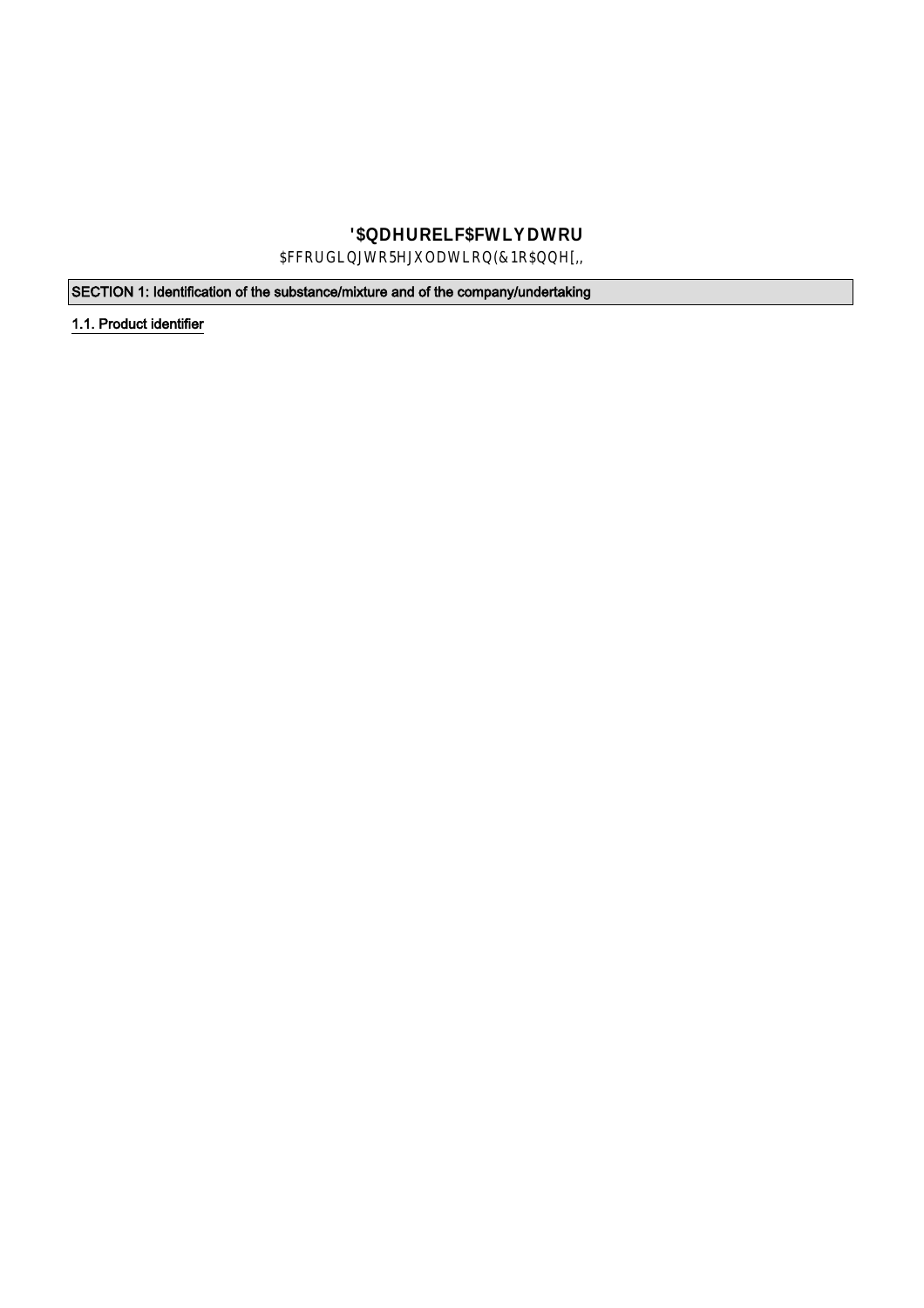

| <b>Precautionary statements</b> | P210 Keep away from heat, hot surfaces, sparks, open flames and other ignition sources. No<br>smoking.       |
|---------------------------------|--------------------------------------------------------------------------------------------------------------|
|                                 | P211 Do not spray on an open flame or other ignition source.                                                 |
|                                 | P251 Do not pierce or burn, even after use.                                                                  |
|                                 | P261 Avoid breathing spray.                                                                                  |
|                                 | P264 Wash contaminated skin thoroughly after handling.                                                       |
|                                 | P271 Use only outdoors or in a well-ventilated area.                                                         |
|                                 | P280 Wear protective gloves/ protective clothing/ eye protection/ face protection.                           |
|                                 | $P410+P412$ Protect from sunlight. Do not expose to temperatures exceeding 50 $^{\circ}$ C/122 $^{\circ}$ F. |
|                                 | P501 Dispose of contents/ container in accordance with national regulations.                                 |
| Contains                        | Hydrocarbons, C6-C7, n-alkanes, isoalkanes, cyclics, <5% n-hexane                                            |
| Supplementary precautionary     | P304+P340 IF INHALED: Remove person to fresh air and keep comfortable for breathing.                         |
| statements                      | P305+P351+P338 IF IN EYES: Rinse cautiously with water for several minutes. Remove                           |
|                                 | contact lenses, if present and easy to do. Continue rinsing.                                                 |
|                                 | P312 Call a POISON CENTER/ doctor if you feel unwell.                                                        |
|                                 | P337+P313 If eye irritation persists: Get medical advice/ attention.                                         |
|                                 | P403+P233 Store in a well-ventilated place. Keep container tightly closed.                                   |
|                                 | P405 Store locked up.                                                                                        |

## 2.3. Other hazards

In use may form flammable/explosive vapour-air mixture. Vapours are heavier than air and may spread near ground and travel a considerable distance to a source of ignition and flash back.

| <b>SECTION 3: Composition/information on ingredients</b>    |                      |                                |
|-------------------------------------------------------------|----------------------|--------------------------------|
| 3.2. Mixtures                                               |                      |                                |
| Hydrocarbons, C6-C7, n-alkanes, isoalkanes, cyclics, <5% n- |                      | 30-60%                         |
| hexane                                                      |                      |                                |
| $CAS$ number: $-$                                           | FC number: 921-024-6 | REACH registration number: 01- |
|                                                             |                      | 2119475514-35-XXXX             |
| Classification                                              |                      |                                |
| Flam. Liq. 2 - H225                                         |                      |                                |
| Skin Irrit. 2 - H315                                        |                      |                                |
| STOT SE 3 - H336                                            |                      |                                |
| Asp. Tox. 1 - H304                                          |                      |                                |
| Aquatic Chronic 2 - H411                                    |                      |                                |
|                                                             |                      |                                |
| PETROLEUM GASES, LIQUEFIED; PETROLEUM GAS                   |                      | 30-60%                         |
| CAS number: 68476-85-7                                      | EC number: 270-704-2 |                                |
| Classification                                              |                      |                                |
| Flam. Gas 1 - H220                                          |                      |                                |
| Press. Gas, Liquefied - H280                                |                      |                                |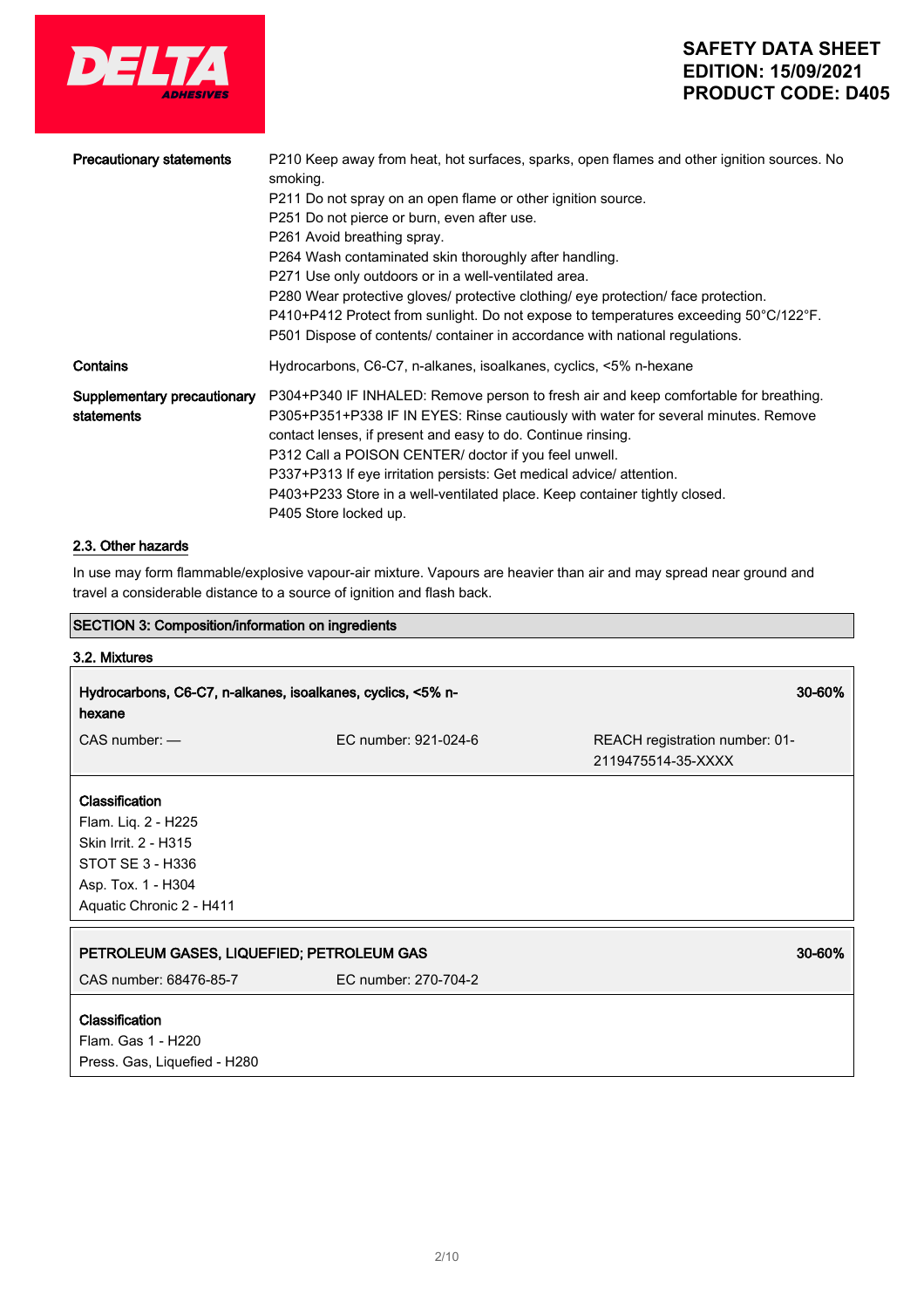

| <b>COPPER NAPHTHENATE</b>              |                                                                                                                                                                                                | 1% |
|----------------------------------------|------------------------------------------------------------------------------------------------------------------------------------------------------------------------------------------------|----|
|                                        |                                                                                                                                                                                                |    |
| CAS number: 1338-02-9                  | FC number: 215-657-0                                                                                                                                                                           |    |
| M factor (Acute) = $1$                 | M factor (Chronic) = $1$                                                                                                                                                                       |    |
| Classification                         |                                                                                                                                                                                                |    |
| Flam. Liq. 3 - H226                    |                                                                                                                                                                                                |    |
| Acute Tox. 4 - H302                    |                                                                                                                                                                                                |    |
| Aquatic Acute 1 - H400                 |                                                                                                                                                                                                |    |
| Aquatic Chronic 1 - H410               |                                                                                                                                                                                                |    |
|                                        | The Full Text for all R-Phrases and Hazard Statements are Displayed in Section 16.                                                                                                             |    |
| <b>Composition comments</b>            | CAS 68476-85-7 Petroleum gases - as the substance contains less than 0.1%w/w 1,3-<br>butadiene the full harmonised classification regarding Muta. 1B H340 and Carc. 1A H350<br>does not apply. |    |
| <b>SECTION 4: First aid measures</b>   |                                                                                                                                                                                                |    |
| 4.1. Description of first aid measures |                                                                                                                                                                                                |    |
| General information                    | Move affected person to fresh air at once. Show this Safety Data Sheet to the medical<br>personnel.                                                                                            |    |
| Inhalation                             | Move affected person to fresh air at once. If breathing stops, provide artificial respiration.<br>Keep affected person warm and at rest. Get medical attention immediately.                    |    |

Ingestion **Rinse mouth thoroughly with water.** Do not induce vomiting. Get medical attention if any discomfort continues.

- Skin contact Wash skin thoroughly with soap and water. Get medical attention if any discomfort continues. Remove contaminated clothing.
- Eye contact **Rinse immediately with plenty of water.** Continue to rinse for at least 15 minutes. Remove any contact lenses and open eyelids wide apart. Get medical attention promptly if symptoms occur after washing.
- Protection of first aiders First aid personnel should wear appropriate protective equipment during any rescue.

### 4.2. Most important symptoms and effects, both acute and delayed

| <b>SECTION 5: Firefighting measures</b> |                                                                                                                                                                                                                                                                                                                |
|-----------------------------------------|----------------------------------------------------------------------------------------------------------------------------------------------------------------------------------------------------------------------------------------------------------------------------------------------------------------|
| Notes for the doctor                    | Show this safety data sheet to the doctor in attendance.                                                                                                                                                                                                                                                       |
|                                         | 4.3. Indication of any immediate medical attention and special treatment needed                                                                                                                                                                                                                                |
| Eye contact                             | There may be irritation and redness. Eyes may water profusely.                                                                                                                                                                                                                                                 |
| <b>Skin contact</b>                     | Prolonged skin contact may cause redness and irritation.                                                                                                                                                                                                                                                       |
| Ingestion                               | There may be soreness and redness of the mouth and throat. May cause discomfort if<br>swallowed.                                                                                                                                                                                                               |
| Inhalation                              | In case of overexposure, organic solvents may depress the central nervous system causing<br>dizziness and intoxication, and at very high concentrations unconsciousness and death. There<br>may be a feeling of tighness in the chest with shortness of breath. Vapours may cause<br>drowsiness and dizziness. |
| General information                     | The severity of the symptoms described will vary dependent on the concentration and the<br>length of exposure. Prolonged and repeated contact with solvents over a long period may lead<br>to permanent health problems.                                                                                       |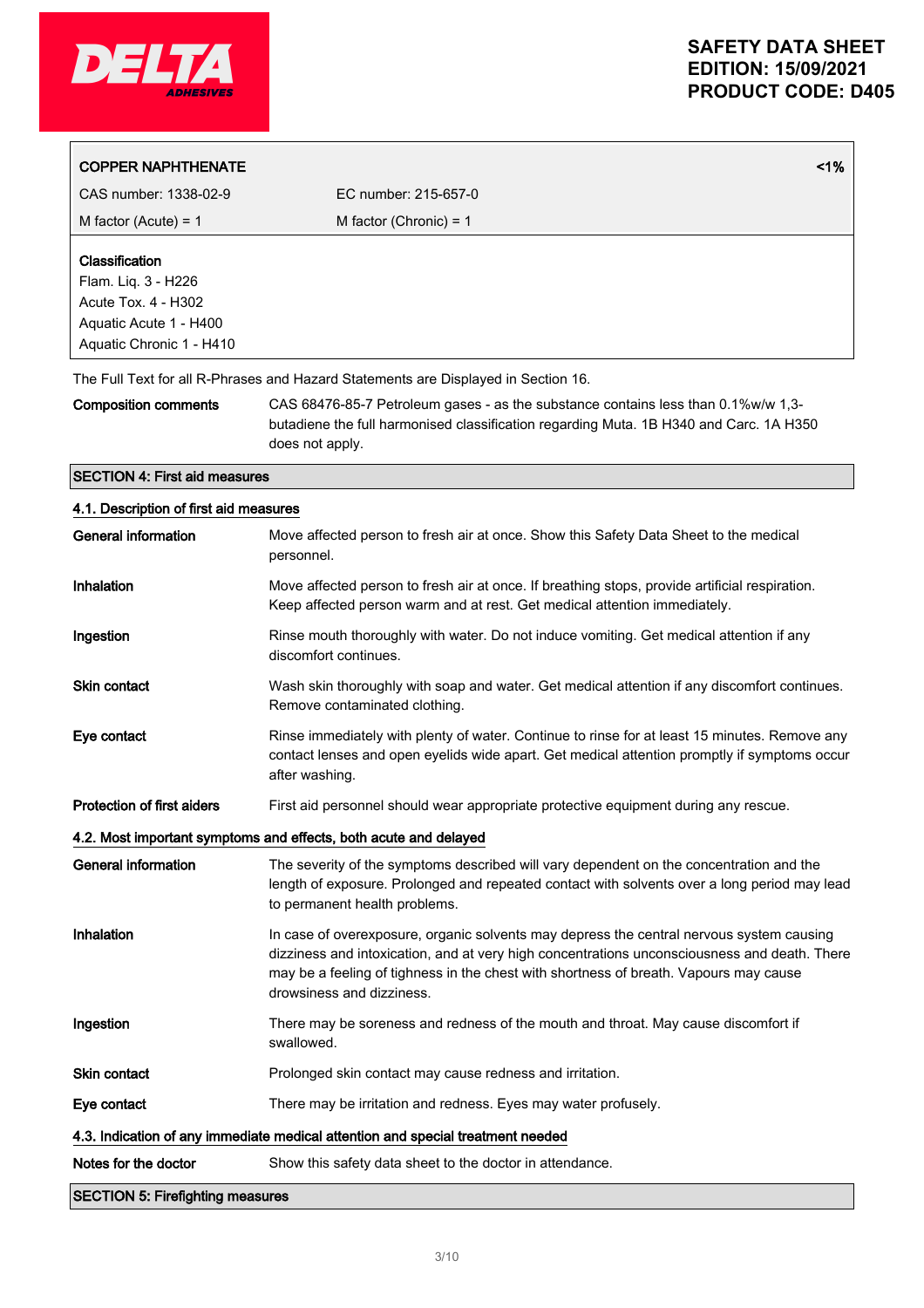

| 5.1. Extinguishing media                                   |                                                                                                                                                                                                                                                                                                                                                                                                           |
|------------------------------------------------------------|-----------------------------------------------------------------------------------------------------------------------------------------------------------------------------------------------------------------------------------------------------------------------------------------------------------------------------------------------------------------------------------------------------------|
| Suitable extinguishing media                               | Use alcohol-resistant foam, carbon dioxide or dry powder to extinguish.                                                                                                                                                                                                                                                                                                                                   |
| Unsuitable extinguishing<br>media                          | Do not use water jet as an extinguisher, as this will spread the fire.                                                                                                                                                                                                                                                                                                                                    |
| 5.2. Special hazards arising from the substance or mixture |                                                                                                                                                                                                                                                                                                                                                                                                           |
| Specific hazards                                           | Forms explosive mixtures with air. Vapours are heavier than air and may spread near ground<br>and travel a considerable distance to a source of ignition and flash back. Containers can burst<br>violently or explode when heated, due to excessive pressure build-up. May explode when<br>heated or when exposed to flames or sparks.                                                                    |
| Hazardous combustion<br>products                           | Oxides of carbon. Acrid smoke or fumes.                                                                                                                                                                                                                                                                                                                                                                   |
| 5.3. Advice for firefighters                               |                                                                                                                                                                                                                                                                                                                                                                                                           |
| Protective actions during<br>firefighting                  | Use water spray to reduce vapours. Containers can burst violently or explode when heated,<br>due to excessive pressure build-up. Cool aerosol containers exposed to heat with water spray<br>and remove container, if no risk is involved. Control run-off water by containing and keeping it<br>out of sewers and watercourses.                                                                          |
| Special protective equipment<br>for firefighters           | Wear positive-pressure self-contained breathing apparatus (SCBA) and appropriate protective<br>clothing.                                                                                                                                                                                                                                                                                                  |
| <b>SECTION 6: Accidental release measures</b>              |                                                                                                                                                                                                                                                                                                                                                                                                           |
|                                                            | 6.1. Personal precautions, protective equipment and emergency procedures                                                                                                                                                                                                                                                                                                                                  |
| <b>Personal precautions</b>                                | Ensure suitable respiratory protection is worn during removal of spillages in confined areas.<br>Wear protective clothing as described in Section 8 of this safety data sheet. Avoid inhalation<br>of vapours. Avoid contact with eyes and prolonged skin contact.                                                                                                                                        |
|                                                            | For non-emergency personnel For the greatest protection, clothing should include anti-static overalls, boots and gloves.                                                                                                                                                                                                                                                                                  |
| For emergency responders                                   | For the greatest protection, clothing should include anti-static overalls, boots and gloves.                                                                                                                                                                                                                                                                                                              |
| 6.2. Environmental precautions                             |                                                                                                                                                                                                                                                                                                                                                                                                           |
| <b>Environmental precautions</b>                           | Avoid discharge into drains. Contain the spillage using bunding.                                                                                                                                                                                                                                                                                                                                          |
| 6.3. Methods and material for containment and cleaning up  |                                                                                                                                                                                                                                                                                                                                                                                                           |
| Methods for cleaning up                                    | Eliminate all sources of ignition. No smoking, sparks, flames or other sources of ignition near<br>spillage. Provide adequate ventilation. Absorb in vermiculite, dry sand or earth and place into<br>containers. Provide adequate ventilation. Contain spillage with sand, earth or other suitable<br>non-combustible material. Avoid the spillage or runoff entering drains, sewers or<br>watercourses. |
| 6.4. Reference to other sections                           |                                                                                                                                                                                                                                                                                                                                                                                                           |
| Reference to other sections                                | Wear protective clothing as described in Section 8 of this safety data sheet. For waste<br>disposal, see section 13. See Section 7 for information on safe handling.                                                                                                                                                                                                                                      |
| <b>SECTION 7: Handling and storage</b>                     |                                                                                                                                                                                                                                                                                                                                                                                                           |
| 7.1. Precautions for safe handling                         |                                                                                                                                                                                                                                                                                                                                                                                                           |
| <b>Usage precautions</b>                                   | Keep away from heat, sparks and open flame. Read and follow manufacturer's                                                                                                                                                                                                                                                                                                                                |

recommendations. Avoid inhalation of vapours and spray/mists. When sprayed on a naked flame or any incandescent material the aerosol vapours can be ignited. Static electricity and formation of sparks must be prevented. Do not eat, drink or smoke when using this product.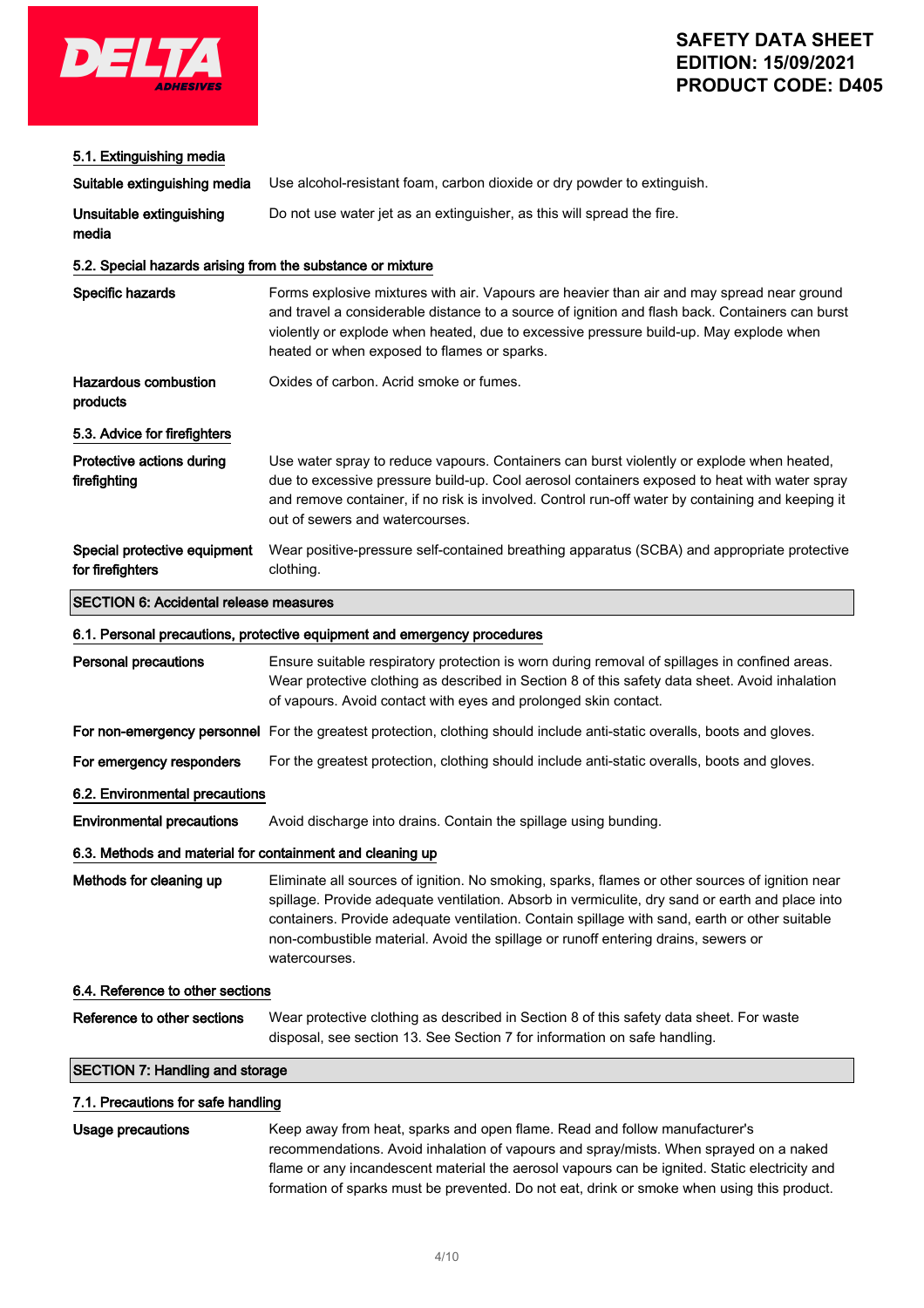

| Advice on general<br>occupational hygiene               | Remove contaminated clothing and protective equipment before entering eating areas. Wash<br>at the end of each work shift and before eating, smoking and using the toilet. Clean equipment<br>and the work area every day. |
|---------------------------------------------------------|----------------------------------------------------------------------------------------------------------------------------------------------------------------------------------------------------------------------------|
|                                                         | 7.2. Conditions for safe storage, including any incompatibilities                                                                                                                                                          |
| Storage precautions                                     | Under normal conditions of handling and storage, spillages from aerosol containers are<br>unlikely. Do not pierce or burn, even after use. Pressurised container: Must not be exposed to<br>temperatures above 50°C.       |
| Storage class                                           | <b>Extremely Flammable Aerosol</b>                                                                                                                                                                                         |
| 7.3. Specific end use(s)                                |                                                                                                                                                                                                                            |
| Specific end use(s)                                     | The identified uses for this product are detailed in Section 1.2.                                                                                                                                                          |
| Usage description                                       | Solvent based aerosol.                                                                                                                                                                                                     |
| <b>SECTION 8: Exposure Controls/personal protection</b> |                                                                                                                                                                                                                            |

### 8.1. Control parameters

Occupational exposure limits

## PETROLEUM GASES, LIQUEFIED; PETROLEUM GAS

Long-term exposure limit (8-hour TWA): WEL 1000 ppm 1750 mg/m<sup>3</sup> Short-term exposure limit (15-minute): WEL 1250 ppm 2180 mg/m<sup>3</sup> WEL = Workplace Exposure Limit

### Hydrocarbons, C6-C7, n-alkanes, isoalkanes, cyclics, <5% n-hexane



DNEL Consumer - Oral; Long term systemic effects: 699 mg/kg/day Workers - Oral; Long term systemic effects: 2035 mg/kg/day Consumer - Dermal; Long term systemic effects: 699 mg/kg/day Workers - Dermal; Long term systemic effects: 773 mg/kg/day Consumer - Inhalation; Long term systemic effects: 608 mg/m<sup>3</sup>

### 8.2. Exposure controls





Appropriate engineering controls

Provide adequate ventilation. Ensure that the direction of airflow is clearly away from the worker. Use approved respirator if air contamination is above an acceptable level. The engineering controls also need to keep gas, vapour or dust concentrations below any lower explosive limits. Use explosion-proof electrical, ventilating and lighting equipment. Ensure operatives are trained to minimise exposure. Refer to protective measures listed in sections 7 and 8.

Personal protection Wear protective work clothing.

Eye/face protection Eyewear complying with an approved standard should be worn if a risk assessment indicates eye contact is possible. The following protection should be worn: Chemical splash goggles.

Hand protection To protect hands from chemicals, gloves should comply with European Standard EN374. Laminate (PE/PA/PE), 2.5mil (0.06mm), >480 min. Nitrile rubber. It should be noted that liquid may penetrate the gloves. Frequent changes are recommended.

Other skin and body protection

Provide eyewash station. Avoid contact with eyes and skin.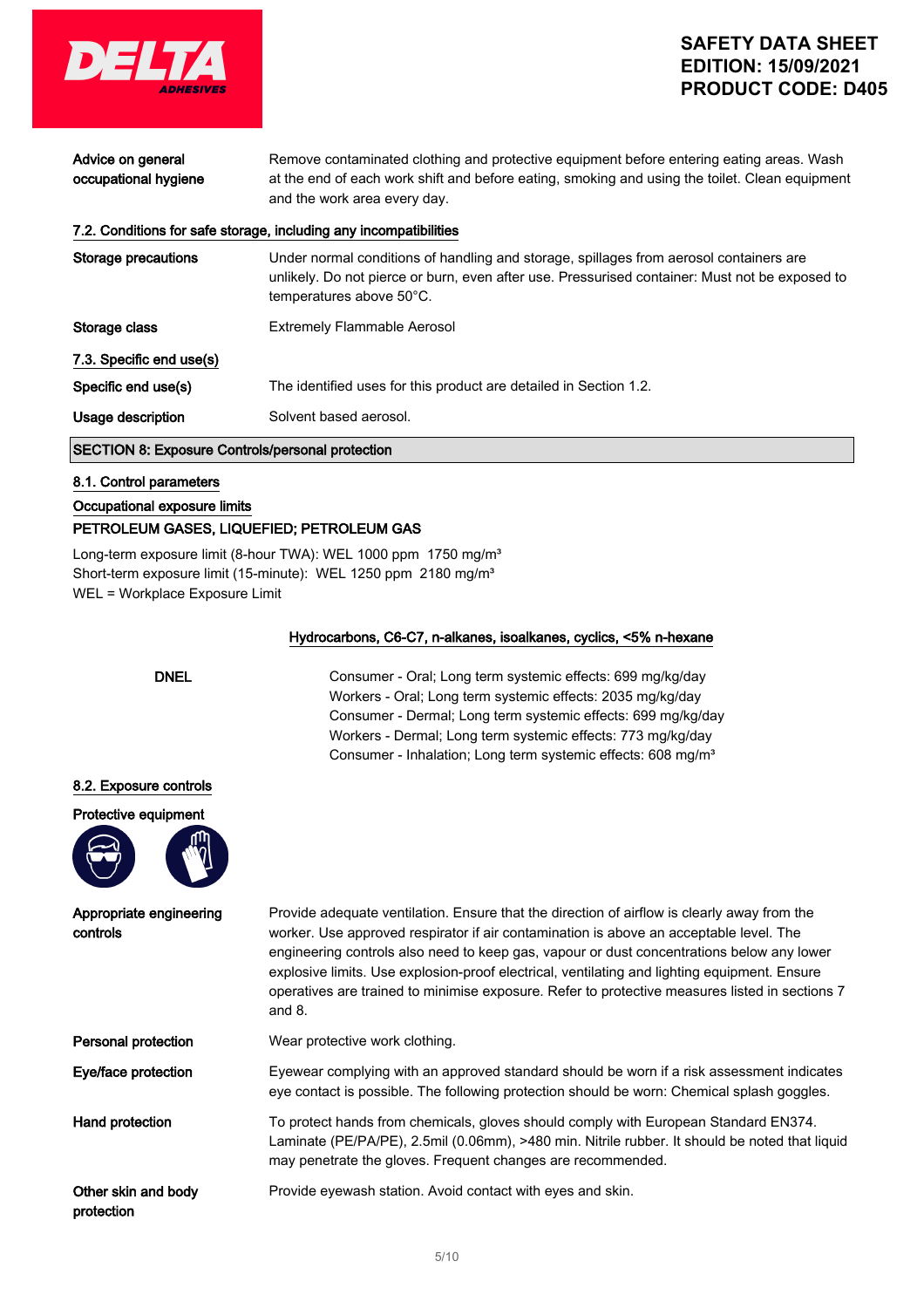

| Hygiene measures                                           | Promptly remove any clothing that becomes contaminated. Wash promptly if skin becomes<br>contaminated. Use appropriate hand lotion to prevent defatting and cracking of skin. Wash at<br>the end of each work shift and before eating, smoking and using the toilet. |
|------------------------------------------------------------|----------------------------------------------------------------------------------------------------------------------------------------------------------------------------------------------------------------------------------------------------------------------|
| <b>Respiratory protection</b>                              | Respiratory protection must be used if the airborne contamination exceeds the recommended<br>occupational exposure limit. If ventilation is inadequate, suitable respiratory protection must<br>be worn. For short term use an AX filter is recommended.             |
| <b>Thermal hazards</b>                                     | Extremely cold, can cause frost bite.                                                                                                                                                                                                                                |
| Environmental exposure<br>controls                         | Residues and empty containers should be taken care of as hazardous waste according to<br>local and national provisions.                                                                                                                                              |
| <b>SECTION 9: Physical and Chemical Properties</b>         |                                                                                                                                                                                                                                                                      |
| 9.1. Information on basic physical and chemical properties |                                                                                                                                                                                                                                                                      |
| Appearance                                                 | Aerosol container containing a mixture of active ingredients, solvents and propellants                                                                                                                                                                               |
| Colour                                                     | Green.                                                                                                                                                                                                                                                               |
| Odour                                                      | Acetone. Ketonic.                                                                                                                                                                                                                                                    |
| <b>Odour threshold</b>                                     | Data lacking.                                                                                                                                                                                                                                                        |
| <b>Melting point</b>                                       | Data lacking.                                                                                                                                                                                                                                                        |
| Flash point                                                | Scientifically unjustified.                                                                                                                                                                                                                                          |
| <b>Evaporation rate</b>                                    | Not available.                                                                                                                                                                                                                                                       |
| <b>Evaporation factor</b>                                  | Not available.                                                                                                                                                                                                                                                       |
| Flammability (solid, gas)                                  | No specific test data are available.                                                                                                                                                                                                                                 |
| Other flammability                                         | No specific test data are available.                                                                                                                                                                                                                                 |
| <b>Vapour density</b>                                      | Not available.                                                                                                                                                                                                                                                       |
| <b>Relative density</b>                                    | <1 @ 20°C Liquid activator density.                                                                                                                                                                                                                                  |
| <b>Bulk density</b>                                        | Not applicable.                                                                                                                                                                                                                                                      |
| <b>Partition coefficient</b>                               | Not available.                                                                                                                                                                                                                                                       |
| <b>Decomposition Temperature</b>                           | Not available.                                                                                                                                                                                                                                                       |
| <b>Explosive properties</b>                                | In use may form flammable /explosive vapour-air mixture.                                                                                                                                                                                                             |
| <b>Explosive under the influence</b><br>of a flame         | Yes                                                                                                                                                                                                                                                                  |
| Comments                                                   | A flash point method is not available but the major hazardous component, the Propellant has<br>a flash point of <-60°C with flammability limits of 10.9% vol. upper and 1.4% vol. lower.                                                                             |
| 9.2. Other information                                     |                                                                                                                                                                                                                                                                      |
| Other information                                          | Not available.                                                                                                                                                                                                                                                       |
| Volatile organic compound                                  | This product contains a maximum VOC content of 670 g/l.                                                                                                                                                                                                              |
| <b>SECTION 10: Stability and reactivity</b>                |                                                                                                                                                                                                                                                                      |
| 10.1. Reactivity                                           |                                                                                                                                                                                                                                                                      |

 $\begin{array}{c} \hline \end{array}$ 

Reactivity Stable under recommended transport or storage conditions.

10.2. Chemical stability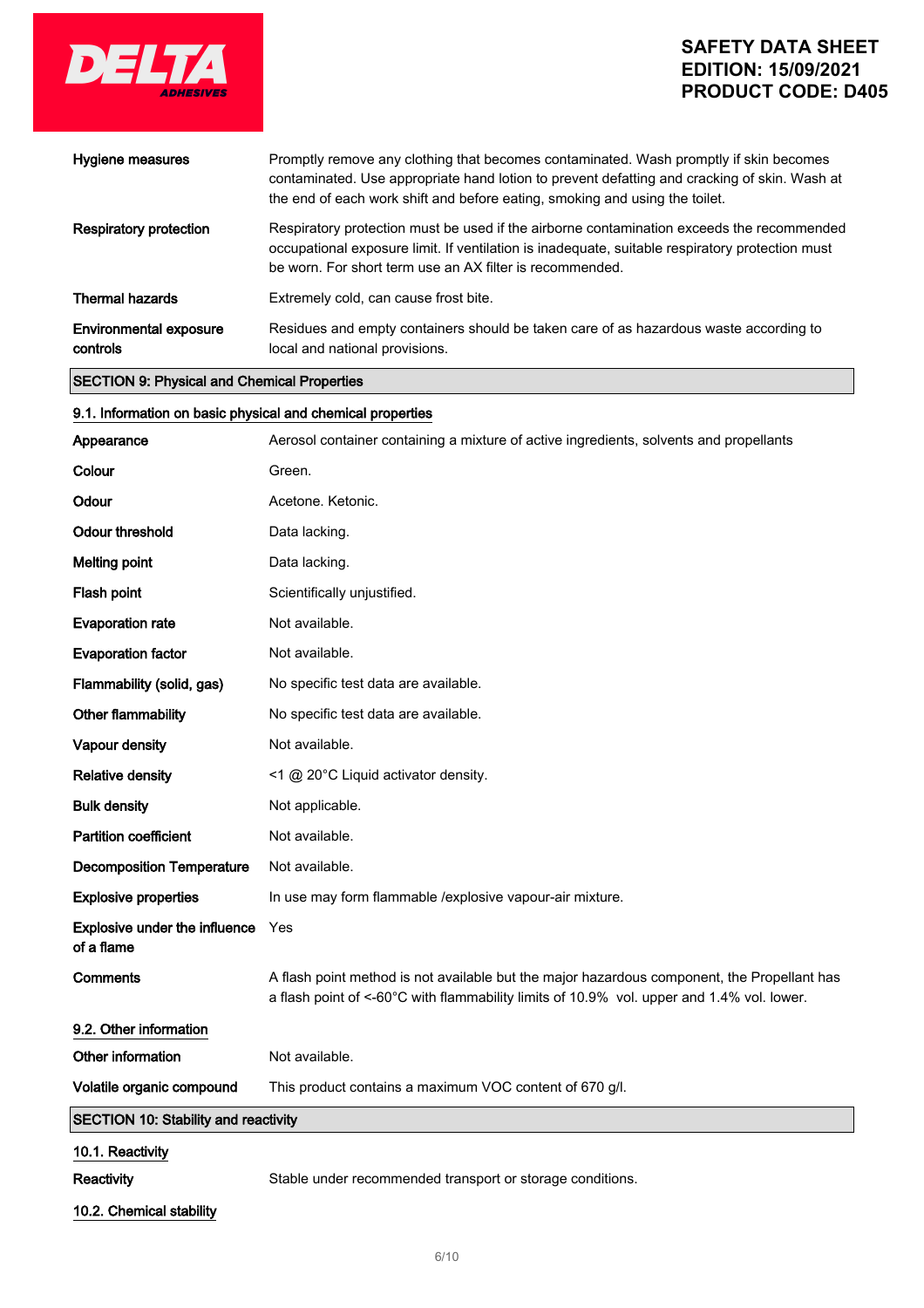

| <b>Stability</b>                                 | Highly volatile.                                                                                                                                                                                                                                                                                                |
|--------------------------------------------------|-----------------------------------------------------------------------------------------------------------------------------------------------------------------------------------------------------------------------------------------------------------------------------------------------------------------|
| 10.3. Possibility of hazardous reactions         |                                                                                                                                                                                                                                                                                                                 |
| Possibility of hazardous<br>reactions            | No known hazardous reactions if stored under normal conditions. Will not polymerise.                                                                                                                                                                                                                            |
| 10.4. Conditions to avoid                        |                                                                                                                                                                                                                                                                                                                 |
| Conditions to avoid                              | Avoid heat, flames and other sources of ignition. Avoid exposure to high temperatures or<br>direct sunlight.                                                                                                                                                                                                    |
| 10.5. Incompatible materials                     |                                                                                                                                                                                                                                                                                                                 |
| <b>Materials to avoid</b>                        | Strong oxidising agents. Strong acids.                                                                                                                                                                                                                                                                          |
| 10.6. Hazardous decomposition products           |                                                                                                                                                                                                                                                                                                                 |
| Hazardous decomposition<br>products              | In combustion emits toxic fumes                                                                                                                                                                                                                                                                                 |
| <b>SECTION 11: Toxicological information</b>     |                                                                                                                                                                                                                                                                                                                 |
| 11.1. Information on toxicological effects       |                                                                                                                                                                                                                                                                                                                 |
| <b>General information</b>                       | Prolonged and repeated contact with solvents over a long period may lead to permanent<br>health problems.                                                                                                                                                                                                       |
| Inhalation                                       | High exposures may cause an abnormal heart rhythm and prove suddenly fatal. Very high<br>atmospheric concentrations may cause anaesthetic effects and asphyxiation. Vapours may<br>cause drowsiness and dizziness.                                                                                              |
| Ingestion                                        | May cause soreness and redness of mouth and throat.                                                                                                                                                                                                                                                             |
| <b>Skin contact</b>                              | Repeated exposure may cause skin dryness or cracking.                                                                                                                                                                                                                                                           |
| Eye contact                                      | Irritating to eyes. Vapour or spray in the eyes may cause irritation and smarting.                                                                                                                                                                                                                              |
| Acute and chronic health<br>hazards              | Vapours in high concentrations are narcotic. Symptoms following overexposure may include<br>the following: Headache. Fatigue. Dizziness. Nausea, vomiting. Arrhythmia (deviation from<br>normal heart beat). Concentrating and inhaling the gas/spray can lead to abnormal heart<br>rhythms and possibly death. |
| Route of entry                                   | Inhalation                                                                                                                                                                                                                                                                                                      |
| <b>Target organs</b>                             | Central nervous system Respiratory system, lungs                                                                                                                                                                                                                                                                |
| <b>Medical symptoms</b>                          | Narcotic effect. Vapours may cause drowsiness and dizziness.                                                                                                                                                                                                                                                    |
| <b>SECTION 12: Ecological Information</b>        |                                                                                                                                                                                                                                                                                                                 |
| Ecotoxicity                                      | The product is not expected to be toxic to aquatic organisms. Avoid the spillage or runoff<br>entering drains, sewers or watercourses.                                                                                                                                                                          |
| 12.1. Toxicity                                   |                                                                                                                                                                                                                                                                                                                 |
| 12.2. Persistence and degradability              |                                                                                                                                                                                                                                                                                                                 |
| Persistence and degradability No data available. |                                                                                                                                                                                                                                                                                                                 |
| 12.3. Bioaccumulative potential                  |                                                                                                                                                                                                                                                                                                                 |
| <b>Bioaccumulative potential</b>                 | No data available on bioaccumulation.                                                                                                                                                                                                                                                                           |
| <b>Partition coefficient</b>                     | Not available.                                                                                                                                                                                                                                                                                                  |
| 12.4. Mobility in soil                           |                                                                                                                                                                                                                                                                                                                 |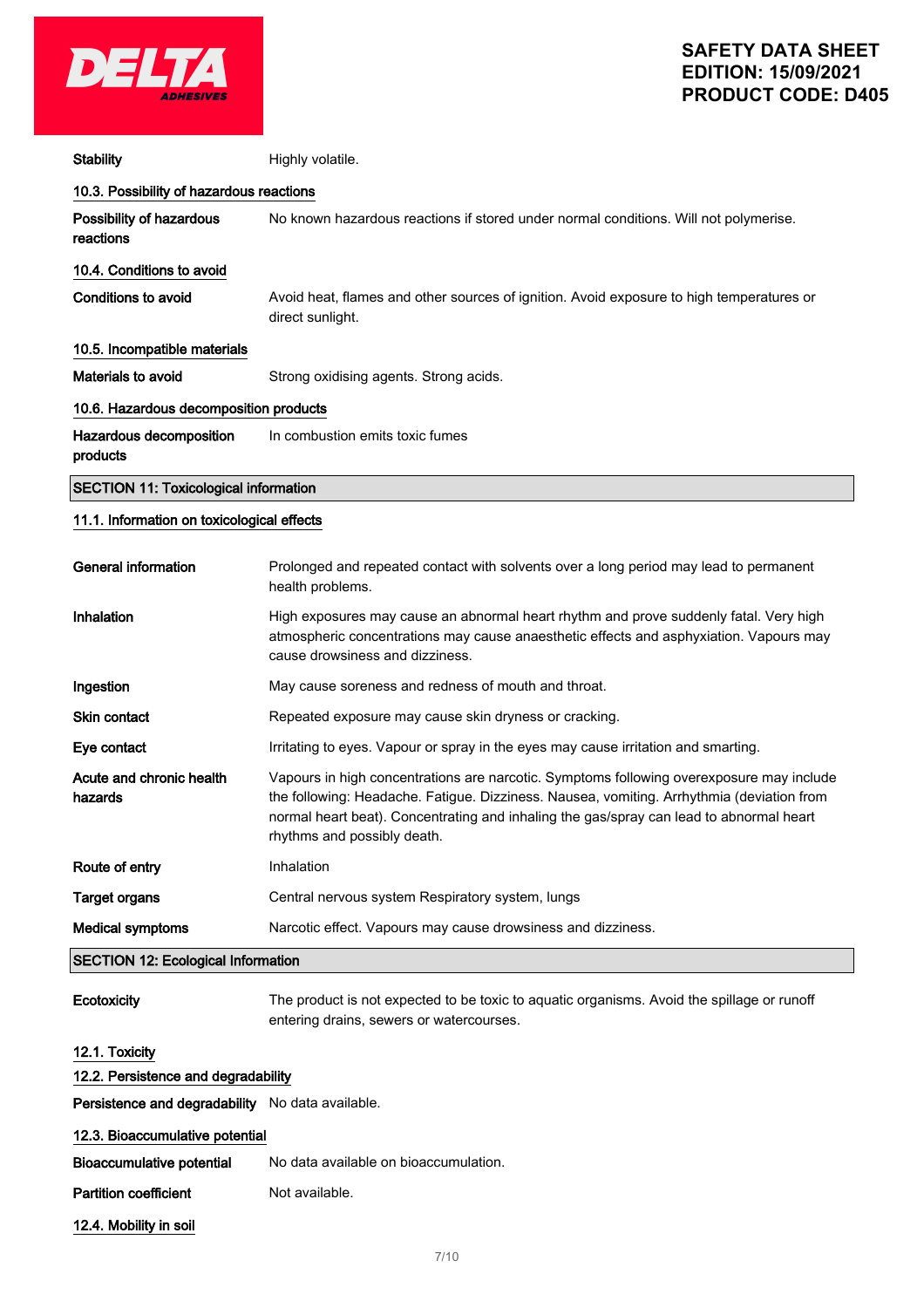

| <b>Mobility</b>                            | The product contains volatile organic compounds (VOCs) which will evaporate easily from all<br>surfaces. The product has poor water-solubility.                                                                                                                                                                                                                                                                                                                |
|--------------------------------------------|----------------------------------------------------------------------------------------------------------------------------------------------------------------------------------------------------------------------------------------------------------------------------------------------------------------------------------------------------------------------------------------------------------------------------------------------------------------|
| 12.5. Results of PBT and vPvB assessment   |                                                                                                                                                                                                                                                                                                                                                                                                                                                                |
| Results of PBT and vPvB<br>assessment      | This product does not contain any substances classified as PBT or vPvB.                                                                                                                                                                                                                                                                                                                                                                                        |
| 12.6. Other adverse effects                |                                                                                                                                                                                                                                                                                                                                                                                                                                                                |
| Other adverse effects                      | Not known.                                                                                                                                                                                                                                                                                                                                                                                                                                                     |
| Ozone depletion potential                  |                                                                                                                                                                                                                                                                                                                                                                                                                                                                |
| Global warming potential<br>(GWP)          |                                                                                                                                                                                                                                                                                                                                                                                                                                                                |
| <b>SECTION 13: Disposal considerations</b> |                                                                                                                                                                                                                                                                                                                                                                                                                                                                |
| 13.1. Waste treatment methods              |                                                                                                                                                                                                                                                                                                                                                                                                                                                                |
| <b>General information</b>                 | Do not puncture or incinerate, even when empty. Dispose of waste to licensed waste disposal<br>site in accordance with the requirements of the local Waste Disposal Authority. Ensure<br>containers are empty before discarding (explosion risk).                                                                                                                                                                                                              |
| <b>Disposal methods</b>                    | Containers should be thoroughly emptied before disposal because of the risk of an explosion.<br>Do not puncture or incinerate, even when empty. Dispose of waste to licensed waste disposal<br>site in accordance with the requirements of the local Waste Disposal Authority.                                                                                                                                                                                 |
| <b>Waste class</b>                         | Full or Partially Empty Aerosol: 16 05 04, Empty Aerosol: 15 01 10 (Containing hazardous<br>residues). Empty Aerosol: 15 01 04 (No hazardous residues).                                                                                                                                                                                                                                                                                                        |
| <b>SECTION 14: Transport information</b>   |                                                                                                                                                                                                                                                                                                                                                                                                                                                                |
| General                                    | This product is packed in accordance with the Limited quantity Provisions of CDGCPL2, ADR<br>and IMDG. These provisions allow the transport of aerosols of less than 1 litre packed in<br>cartons of less than 30kg gross weight to be exempt from control providing they are labelled in<br>accordance with the requirements of those regulations to show that they are transported as<br>Limited Quantities. Aerosols not so packed must show the following. |
| 14.1. UN number                            |                                                                                                                                                                                                                                                                                                                                                                                                                                                                |
| UN No. (ADR/RID)                           | 1950                                                                                                                                                                                                                                                                                                                                                                                                                                                           |
| UN No. (IMDG)                              | 1950                                                                                                                                                                                                                                                                                                                                                                                                                                                           |
| UN No. (ICAO)                              | 1950                                                                                                                                                                                                                                                                                                                                                                                                                                                           |
| 14.2. UN proper shipping name              |                                                                                                                                                                                                                                                                                                                                                                                                                                                                |
| Proper shipping name<br>(ADR/RID)          | <b>AEROSOLS</b>                                                                                                                                                                                                                                                                                                                                                                                                                                                |
| Proper shipping name (IMDG) AEROSOLS       |                                                                                                                                                                                                                                                                                                                                                                                                                                                                |
| Proper shipping name (ICAO) AEROSOLS       |                                                                                                                                                                                                                                                                                                                                                                                                                                                                |
| Proper shipping name (ADN)                 | <b>AEROSOLS</b>                                                                                                                                                                                                                                                                                                                                                                                                                                                |
| 14.3. Transport hazard class(es)           |                                                                                                                                                                                                                                                                                                                                                                                                                                                                |
| <b>ADR/RID class</b>                       | 2, 5F                                                                                                                                                                                                                                                                                                                                                                                                                                                          |
| <b>ADR/RID label</b>                       | 2.1                                                                                                                                                                                                                                                                                                                                                                                                                                                            |
| <b>IMDG class</b>                          | $\overline{2}$                                                                                                                                                                                                                                                                                                                                                                                                                                                 |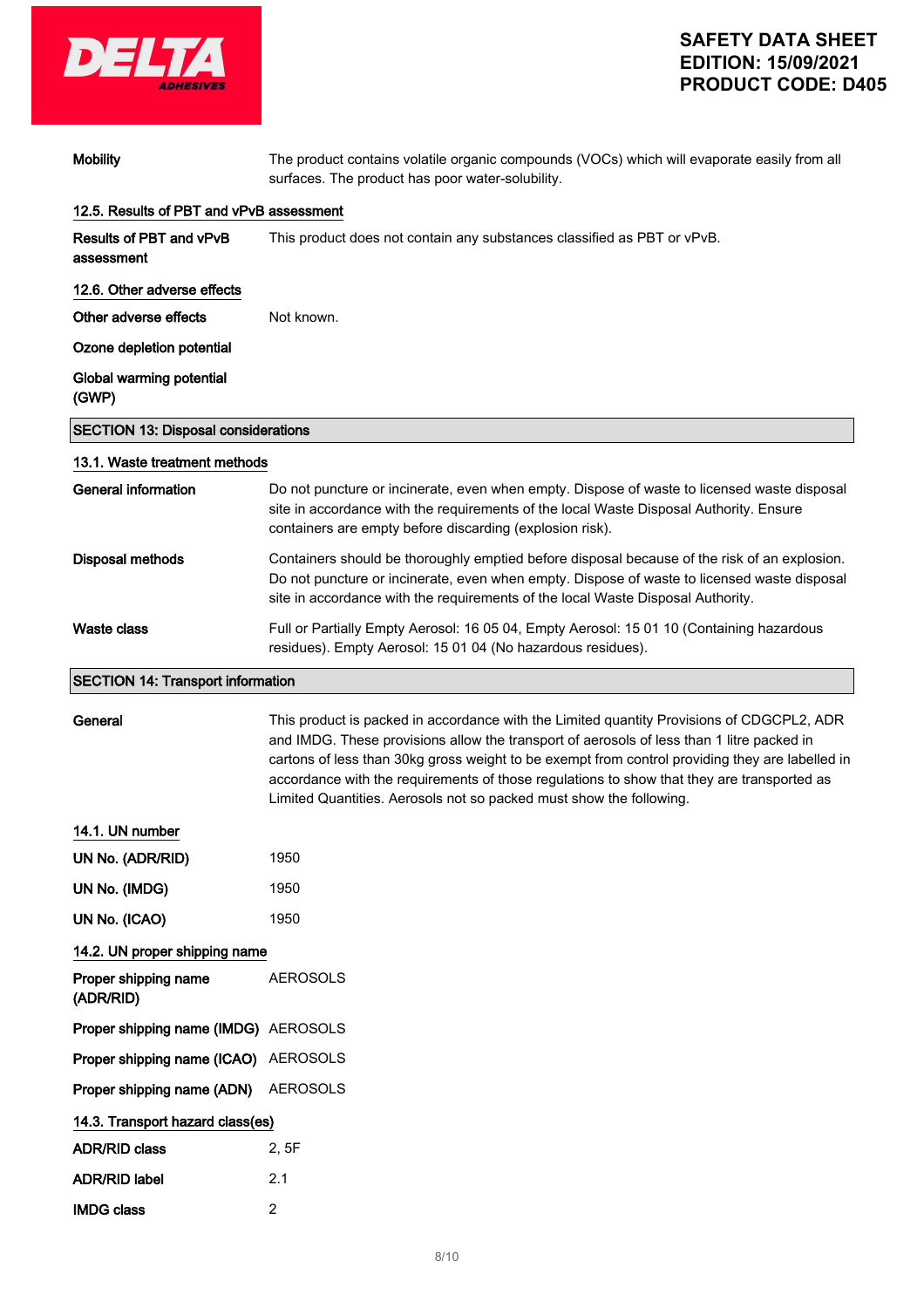

| ICAO class/division |  |
|---------------------|--|
|                     |  |

ICAO subsidiary risk 2.1

### Transport labels



## 14.4. Packing group

| <b>ADR/RID packing group</b> | # |
|------------------------------|---|
| IMDG packing group           | # |
| ICAO packing group           | # |

## 14.5. Environmental hazards

Environmentally hazardous substance/marine pollutant

## 14.6. Special precautions for user

EmS F-D, S-U

Tunnel restriction code (D)

### 14.7. Transport in bulk according to Annex II of MARPOL and the IBC Code

Transport in bulk according to Not applicable. Annex II of MARPOL 73/78 and the IBC Code

## SECTION 15: Regulatory information

| 15.1. Safety, health and environmental regulations/legislation specific for the substance or mixture |                                                                                                                                                                                                                                                                                                                                                                                                            |  |
|------------------------------------------------------------------------------------------------------|------------------------------------------------------------------------------------------------------------------------------------------------------------------------------------------------------------------------------------------------------------------------------------------------------------------------------------------------------------------------------------------------------------|--|
| <b>National regulations</b>                                                                          | The Aerosol Dispensers Regulations 2009 (SI 2009 No. 2824).<br>The Control of Substances Hazardous to Health Regulations 2002 (SI 2002 No. 2677) (as<br>amended).                                                                                                                                                                                                                                          |  |
| <b>EU</b> legislation                                                                                | Regulation (EC) No 1272/2008 of the European Parliament and of the Council of 16<br>December 2008 on classification, labelling and packaging of substances and mixtures (as<br>amended).<br>Regulation (EC) No 1907/2006 of the European Parliament and of the Council of 18<br>December 2006 concerning the Registration, Evaluation, Authorisation and Restriction of<br>Chemicals (REACH) (as amended). |  |
| <b>Authorisations (Title VII</b><br><b>Regulation 1907/2006)</b>                                     | No specific authorisations are known for this product.                                                                                                                                                                                                                                                                                                                                                     |  |
| <b>Restrictions (Title VIII</b><br><b>Regulation 1907/2006)</b>                                      | No specific restrictions on use are known for this product.                                                                                                                                                                                                                                                                                                                                                |  |

## 15.2. Chemical safety assessment

No chemical safety assessment has been carried out.

## SECTION 16: Other information